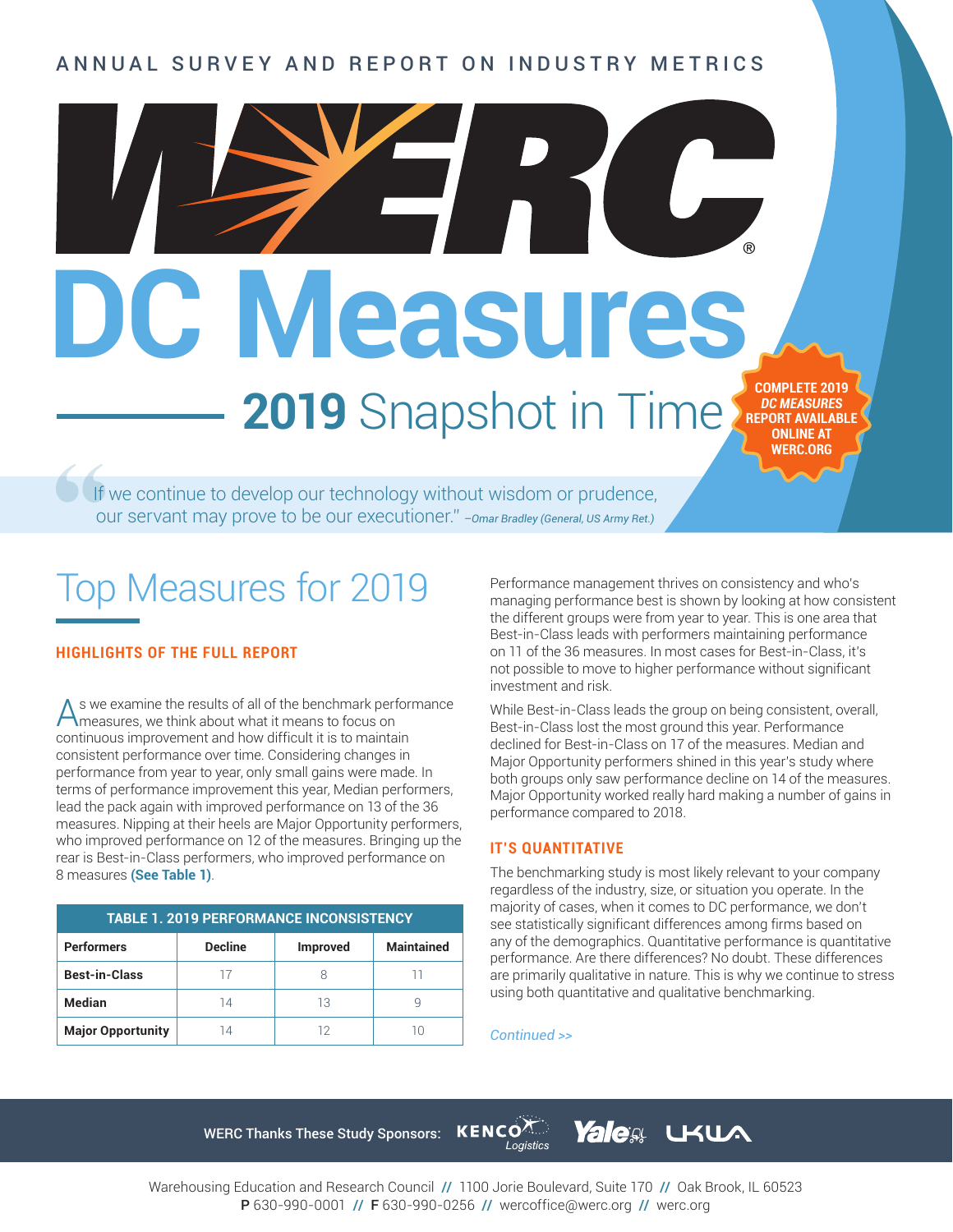#### **PERFORMANCE = HIGH PRIORITY OF SENIOR LEADERSHIP**

Those who report directly to the "C Suite" and/or the Board of Directors increased once more, up almost 7% from last year to 33.3%.

#### **DIVERSE INDUSTRIES, OPERATIONS AND FIRM SIZES**

The total for 2019 was 489 individual responses. Since not every question was answered and to increase the predictive powers of the benchmarks, responses from 2018 were added to this year's data set after validating that there were not significant differences between the two years. The largest group of respondents reported their title as Manager (47.8%), while Director (27.2%) and Senior VP (15.8%) were the second and third largest groups. Executives represent 6.1%.

#### **INDUSTRY TYPE**

WAREHOUSING EDUCATION AND RESEARCH COUNCIL

THE ASSOCIATION FOR LOGISTICS PROFESSIONALS

Wholesale/Distributors moved into the top place for industry, representing 28.6% of the respondents. Manufacturing, at 26.4%, moved down from the top slot, with Retail falling 37% to fourth representing 16.0% of respondents. The third largest industry demographic is Third-party Warehousing at 19.5%. This is quite a change from 2018, where Manufacturing and Retail made up the largest industry demographics, followed by Third-party Warehousing **(See Figure 1)**.

#### **DC OPERATION**

The majority of facilities (64.4%) are picking cases rather than pallets. Compared to 2018, respondents primarily held their positions, with slight changes. The loss this year was to case picking—broken case declining 6.9%. The gains, while small, were to full case, partial pallet, and full pallet picking. In calculating percentages for the type of work performed, we only used responses where a majority of the respondent's activity was in one of the four classifications.

#### **CUSTOMER SERVED**

This year over 51% of respondents reported their customers were either an End Consumer or a Retail Firm.

Respondents reported an 8.8% increase in Manufacturers as primary customers and those reporting Distributor/Wholesaler as a primary customer increased 7.1% from the 2018 study as well. The responses reporting the End Consumer as their primary customer dropped almost 10% from the 2018 study **(See Figure 2)**.





Performance management thrives on consistency and who's managing performance best is shown by looking at how consistent the different groups were from year to year."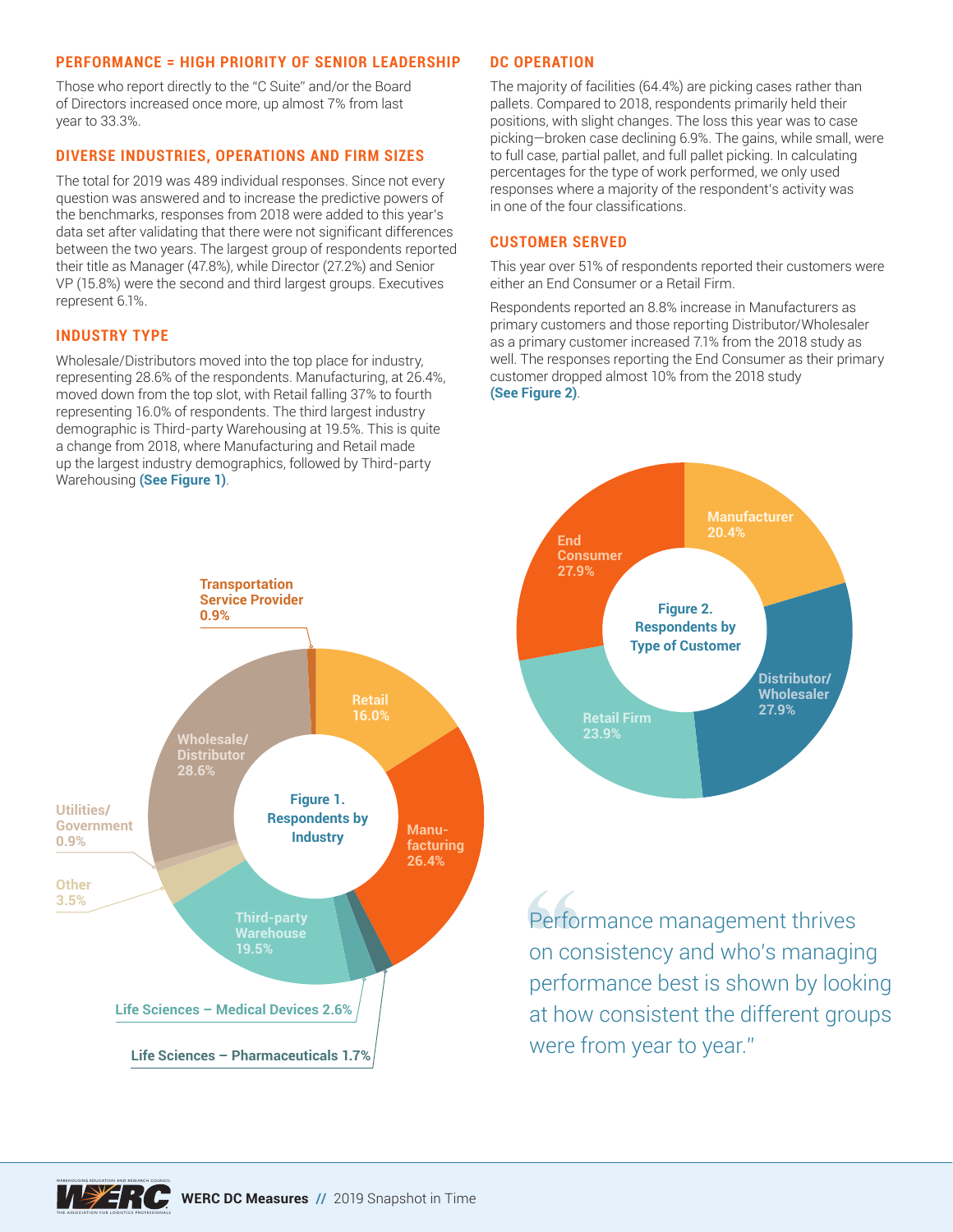#### **BUSINESS AND OPERATIONAL STRATEGY**

To determine the effect business strategy has on performance, we asked respondents to indicate the overall business strategy for their business unit or division with respect to cost leadership, customer service, innovation, or simply "being all things to all people" **(See Figure 3)**.

This year those reporting a Cost Leadership strategy increased another 23% compared to 2018. Product/Market Innovation continues course corrections as it decreases again this year, down slightly from 6.6% to 6.2%.

2016 was an important year for firm strategy for DCs. The most prominent strategy was Customer Service—and that has remained true over the last three years and maintains the title again this year, with 40.9% of respondents. The Mix strategy did regain some ground, up significantly to 37.3%, an increase of 25.5% from last year. These may be short-term changes. As the economy improved in 2018 we believe more respondents reversed course to focus their attention back to "being all things to all people."

Respondents were asked whether the global, domestic, and regional operations were managed internally (62.0%) or by a third party (20.0%) or a mix of both (17.8%).

#### **COMPANY SIZE**

Each year respondents indicate the relative size of their company by reporting their annual sales. This question helps determine what effect size had on the kinds and number of metrics used, changes in performance, and to creating additional benchmarks based on size **(See Figure 4)**.

Companies with annual sales less than \$100 million comprised 30.8% of our total respondents, a slight increase from 2018. Participants having greater than \$1 billion in annual sales comprise 28.4% of the respondents. Those companies reporting annual sales between \$100 million and \$1 billion represent the largest group at 40.8%.

#### **FACILITY TYPE**

Regional, Centralized, and Wholesale facility types are the top three types of facilities in the study. This year 87.3% of the respondents reported North America as their location, while the remaining 12.7% of respondents are from countries outside of North America **(See Figure 5)**.



## As the economy improved in 2018 we believe more respondents reversed course to focus their attention back to 'being all things to all people'."



#### **Figure 4. Respondents by Company Size**

| <b>Greater Than \$1 Billion</b> |       |       |
|---------------------------------|-------|-------|
| 2019                            | 28.4% |       |
| 2018                            | 30.5% |       |
| 100 Million - \$1 Billion       |       |       |
| 2019                            |       | 40.8% |
| 2018                            |       | 39.6% |
| Less Than \$100 Million         |       |       |
| 2019                            | 30.8% |       |
| 2018                            | 29.8% |       |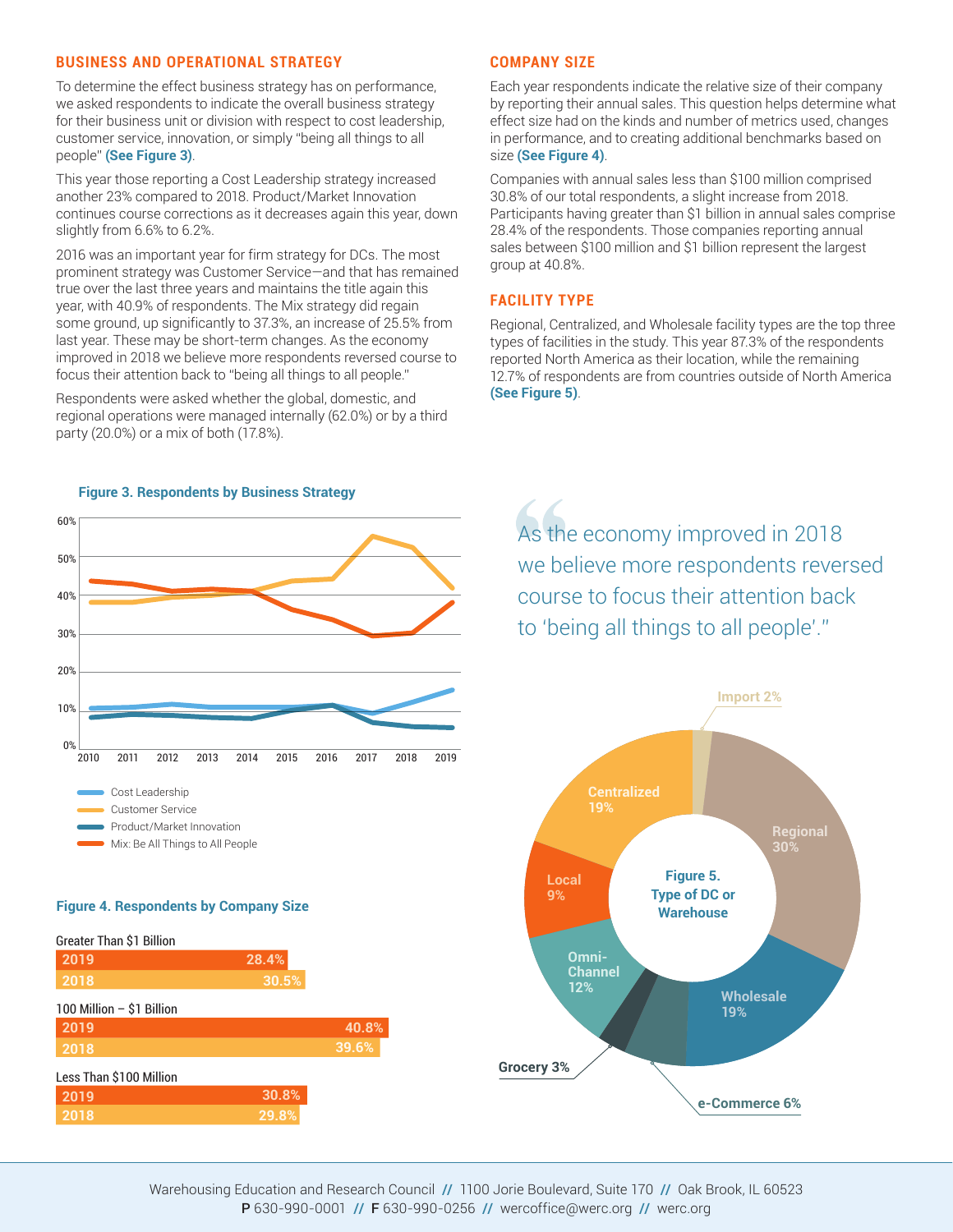#### **TOP METRICS**

**Table 2** shows the Top 5 most popular metrics used and how that has changed since the 2018 study. The measures are grouped into five balanced sets – customer, operational, financial, capacity/ quality and employee – plus the additional set related to cash-tocash cycle measurement.

The biggest change is the focus from employees to operations. In 2018, five of the metrics were focused on employees. This year only two employee metrics remain on the list. Two of the operations metrics are new to the list this year, dock to stock cycle time and order fill rate. Dock to stock cycle time hasn't made an appearance in the top 12 since 2016, when it was the fourth most used measure of performance. Order fill rate, one of the harder measures to game on the list, is back jumping seven spots from 14th in 2018. Shifting focus from units or lines filled to orders will only continue to increase as more customers place smaller, more frequent orders.

| <b>TABLE 2. TOP 5 METRICS FOR 2019</b>                   |    |           |  |  |
|----------------------------------------------------------|----|-----------|--|--|
| <b>Metrics</b>                                           |    | 2018 2017 |  |  |
| 1. Order Picking Accuracy (percent by order) $-$ Quality | 2  | 2         |  |  |
| 2. Average Warehouse Capacity Used - Capacity            |    |           |  |  |
| 3. Peak Warehouse Capacity Used - Capacity               | 3  |           |  |  |
| 4. On-time Shipments - <b>Customer</b>                   | 5  | З         |  |  |
| 5. Inventory Count Accuracy by Location - Quality        | 10 |           |  |  |

#### **WHAT'S MISSING?**

In terms of having a balanced scorecard, where multiple measures covering different aspects of performance are used to determine success, balance is still missing. The mix of measures being used suggests we're working to fill orders, in the correct quantities, and on time. To enable that performance, we are planning for inventory and safety stock, focusing on our people as well as coordinating with suppliers and vendors to ensure they are responsive to inbound damages. However, we're still missing a financial measure on the Top 5 list.

#### **INTERPRETING THE BENCHMARKING RESULTS**

A primary objective for this study is to provide a benchmark of key measures by industry and type of business and to see how these benchmarks are changing (if at all) over time. As in previous benchmark studies, we primarily looked at two benchmarks: median performance and best practice performance. We chose the median as it is not easily swayed by outliers. As in the past, the benchmarking data is reported using a "quintile" format which presents the data on a five-point maturity scale that reflects where the respondents are situated with respect to the journey toward "best practice."

It gives readers an improved tool for judging their own performance and what constitutes best practice. To be considered best practice, the level of performance would have to fall within the top 20% of all respondents **(See Table 3)**.

On-time shipments, once the darling of the customer service metrics for warehousing and distribution, is crawling back up one spot from fifth place in 2018."

| <b>TABLE 3: QUINTILE PERFORMANCE CLASSIFICATION FOR METRICS</b> |                          |                             |                              |                               |                      |                     |
|-----------------------------------------------------------------|--------------------------|-----------------------------|------------------------------|-------------------------------|----------------------|---------------------|
| Column <sub>1</sub>                                             | Column <sub>2</sub>      | Column <sub>3</sub>         | Column <sub>4</sub>          | Column <sub>5</sub>           | Column <sub>6</sub>  | Column <sub>7</sub> |
| <b>Customer Metrics*</b>                                        | <b>Major Opportunity</b> | <b>Disadvantage</b>         | <b>Typical</b>               | Advantage                     | <b>Best-in-Class</b> | <b>Median</b>       |
| On-time Shipments                                               | Less than 93.4%          | $>= 93.4$ and<br>$< 97.0\%$ | $>= 97.0$ and<br>$< 99.0\%$  | $>= 99.0$ and<br>$< 99.7\%$   | $>= 99.7%$           | 98                  |
| <b>Capacity Metrics*</b>                                        | <b>Major Opportunity</b> | <b>Disadvantage</b>         | <b>Typical</b>               | Advantage                     | <b>Best-in-class</b> | <b>Median</b>       |
| Average Warehouse Capacity Used                                 | Less than $75.0%$        | $>= 75.0$ and<br>$< 80.0\%$ | $>= 80.0$ and<br>$< 85.58\%$ | $>= 85.58$ and<br>$< 92.54\%$ | $= 92.54%$           | 85                  |
| Peak Warehouse Capacity Used                                    | Less than 85.8%          | $>= 85.8$ and<br>$< 92.0\%$ | $>= 92.0$ and<br>$< 95.0\%$  | $>= 95.0$ and<br>$< 100\%$    | $>= 100%$            | 95                  |
| <b>Quality Metrics</b>                                          | <b>Major Opportunity</b> | <b>Disadvantage</b>         | <b>Typical</b>               | Advantage                     | <b>Best-in-class</b> | <b>Median</b>       |
| Inventory Count Accuracy by Location                            | Less than 90.0%          | $>= 90.0$ and<br>$< 97\%$   | $>= 97$ and<br>$< 99.012\%$  | $>= 99.012$ and<br>$< 99.9\%$ | $>= 99.9%$           | 98.4                |
| Order Picking Accuracy (Percent by Order)                       | Less than 98.0%          | $>= 98.0$ and<br>$< 99.0\%$ | $>= 99.0$ and<br>$< 99.6\%$  | $>= 99.6$ and<br>$< 99.89\%$  | $= 99.89%$           | 99.4                |

Legend: > greater than; >= greater than or equal to; < less than

\* Note: Average and Peak Warehouse Capacity does not always reflect best practices. Due to the calculations for quintiles, we have continually reported that Best-in-Class is above 90%. A high average warehouse capacity is not beneficial; studies have shown that an average warehouse capacity between 80 and 85% allows the warehouse to respond to shifts in demand.

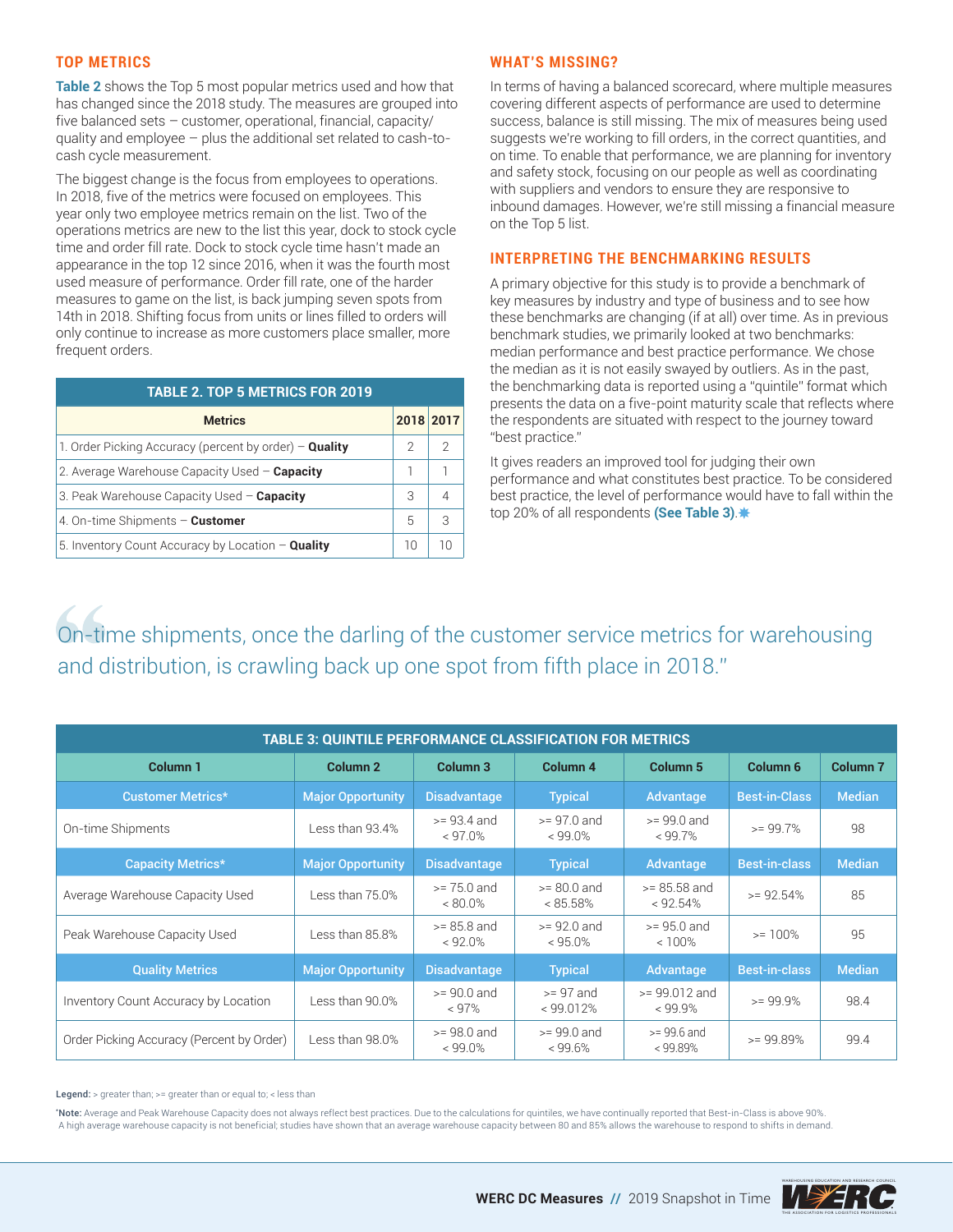# People, Processes and Technology

#### **WHY YOU SHOULD READ THE FULL REPORT:** *DC MEASURES* **2019**

This handout provides a summary of most of the data collected for the *DC Measures* study. We urge you to get the full report at werc.org to get all of the explanations and conclusions drawn by our knowledgeable researchers. Below is a glimpse into the full report.

When we conduct the *DC Measures* study, we always anticipate what the data will reveal about how companies are utilizing metrics to drive their **performance initiatives**. We learn what areas of performance are of most concern to our respondents as they work to keep supply chains moving and helping their customers meet demand in dynamic markets around the world. Usually, we expect to see similar measures utilized by our respondents from year to year.

This year was a little different. There was quite a shift in the top 12 metrics, which indicates a shift in the areas that DCs are concerned. While there is still concern in the industry regarding the supply chain talent shortage, the booming economy has created greater concerns in other areas.

We continue our deep dive into the impact of **technology adoption** on our DCs. Last year, we discovered that the impact of technology was not as strong as we hypothesized. So we decided to explore the impact of technology on other areas in the DC, specifically

**process efficiency**. Theoretically, new technologies should drive efficiency in our processes, thus reducing the number of steps we have at each stage of our operational processes. We hope the results drive internal discussion concerning the approach firms use when considering implementing new technologies, particularly in light of talent development and process improvement.

Lastly, we have been collecting data the past few years on **supply chain agility** and **workforce agility and flexibility**. As warehouse and distribution networks continue to increase in complexity and demand more responsiveness and speed from their supply chain partners, it's important to understand how important the agility and flexibility in our workforce is to remain competitive. Not only does this impact performance, but also the ability for our supply chains to remain agile.

We explore all of this and what it means in terms of the integration of people, processes and technology. It is important to take a balanced approach, with careful consideration of all areas of our organizations as we make investments in talent, process improvement and technology adoption. Finally, we provide all of the measures used in the data for you to use to benchmark your performance and drive continuous improvement in your DC.

## About the Study

# WERC Thanks Its Research Partner: REVELOCITY

2019 marks the 16th year of the *DC Measures* study. The heart of this study is to eradicate bad warehousing practices and every January, the survey is launched via an email invitation to WERC members and *DC Velocity* readers to capture key operational metrics. Survey participants are asked to report their actual levels of performance for 2018. This handout is a high-level review of these key metrics to whet your appetite for the complete report and to help you start on the road to continuous improvement and best practices.

## About the Researchers



JOSEPH TILLMAN *WERC Researcher*

*Founder,* TSquared Logistics

Certified in Transportation and Logistics (CTL) by AST&L

SCOR-Professional Certified by the Supply Chain Council



KARL MANRODT, Ph.D.

*Professor of Logistics* 

*Director,* Master of Logistics and Supply Chain Management Online Program J. Whitney Bunting College of Business

Georgia College & State University



#### DONNIE F. WILLIAMS, JR., Ph.D.

*Clinical Assistant Professor* Department of Supply Chain Management *Executive Director,* Supply Chain Management Research Center

Sam M. Walton College of Business University of Arkansas